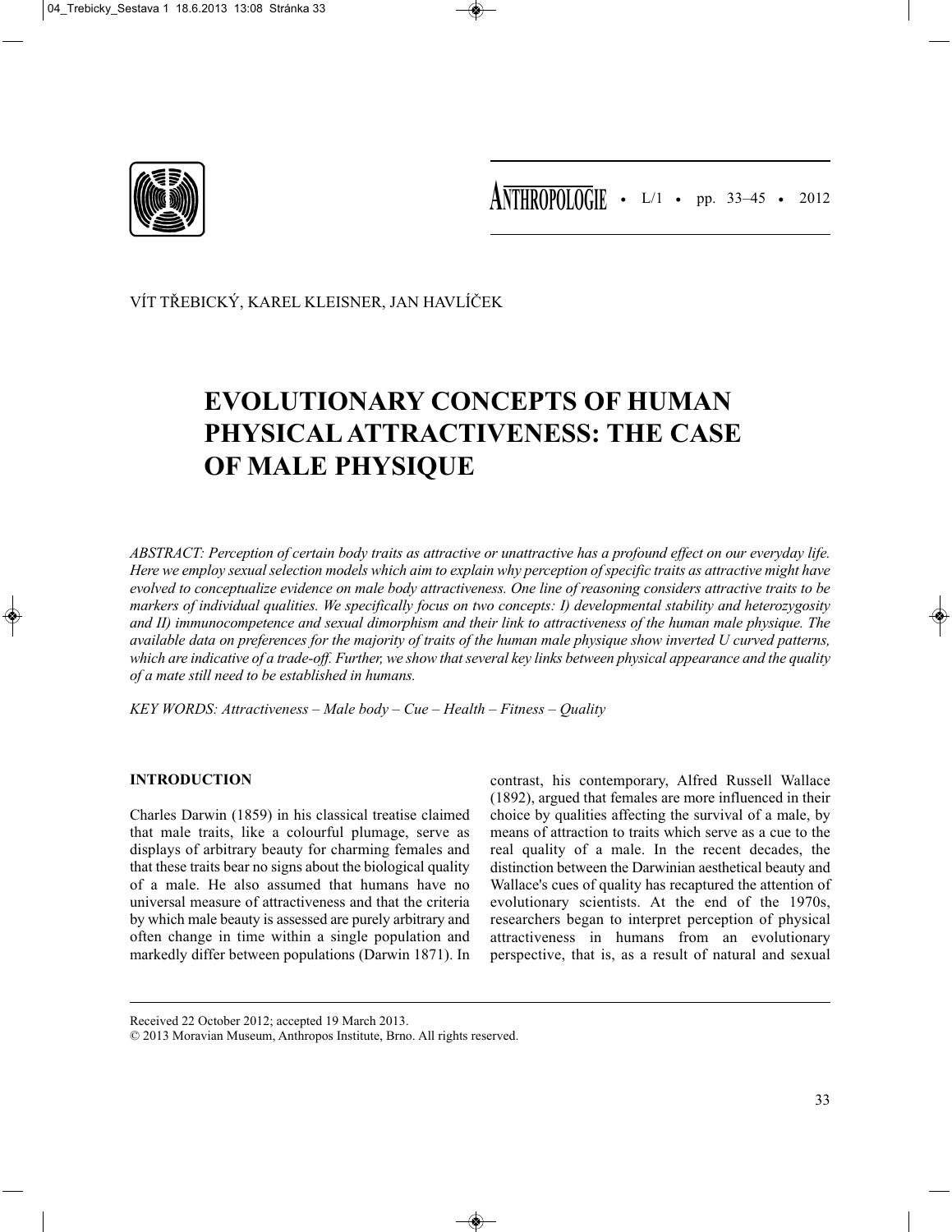selection (e.g., Symons 1979). Subsequent research has shown that it is highly plausible that human criteria of mate selection do not qualitatively differ from those of other species. In other words, they were selected in our evolutionary past and are responsible for our perception of attractiveness and related preferences (Grammer *et al.* 2003). However, it has also turned out that neither the perception of attractiveness nor the traits considered attractive are so strictly defined as implied by Darwin's (1859) or Wallace's (1892) suggestions, especially in humans.

The main aim of this paper is to show that in spite of an enormous body of literature about physical attractiveness published during the past two decades, several theoretical issues remain to be resolved. Here we exclusively focus on evolutionary-informed theories of human physical attractiveness. These are briefly introduced and it is assessed how well-founded they are on empirical findings. Thus, we do not aim to provide a comprehensive review on physical attractiveness, but rather we focus on critical appraisal of the main evolutionary concepts of physical attractiveness. To make the paper concise, we present these concepts using studies on preferences of human male bodily traits. Thus, the extensive body of literature on facial attractiveness is not considered here as it would exceed the limits of this work. For similar reasons, we do not deal here with studies on women's physical attractiveness. These issues have recently been reviewed elsewhere (for a current review of the literature on facial attractiveness see Little *et al.* 2011). Although there is ample evidence that physical attractiveness plays an important role in various social interactions ranging from how well children are treated, job interviews to juridical outcomes, its primary scope lies in romantic relationships. Due to the central role of reproduction in evolutionary theorizing, not surprisingly the majority of evolutionary theories of physical attractiveness revolve around its role in mate attraction. Thus, we too follow this line and deliberately focus mainly on the mate choice context, although we acknowledge the significance of physical appearance in other social contexts as well.

## **TRAITS CONSIDERED ATTRACTIVE AS CUES OF QUALITY**

For the development of any trait acquisition of energy from the environment is needed as proposed by the lifehistory theory (Roff 1992). The theory assumes that the amount of energy available is limited and each individual must allocate a proportion of the energy to activities which increase his or her chance to survive. This is especially to reach sexual maturity, to reproduce and enhance the chances of survival of offspring, and further factors that generally lead to increased fitness. (Throughout the paper we use the term "fitness" to express a degree to which a given genotype contributes to the gene pool of the next generation, while the term 'physical fitness' is meant to describe parameters of physical performance of an individual such as strength, endurance, etc.). Such a trade-off between the investment into survival, growth, sexual maturity or traits related to attractiveness is thought to be an important drive of the selection of attractive traits and preference for them.

It is assumed that the tendency to be attracted to individuals of the opposite sex exhibiting certain traits provides the individuals so inclined with the advantage of higher reproductive success (Gangestad, Scheyd 2005). Several models have been proposed to explain how such preferences might have arisen.

In a model first introduced by Fisher (1930), a trait that becomes preferred develops by chance and preference for the most frequent trait is maintained within a population in such a way that offspring of one sex are expected to inherit the trait and offspring of the other sex inherit the preference for a such trait. Thus, the model assumes a genetic linkage between the genes affecting the preference and the genes responsible for the development of the preferred trait (Fisher 1930). However, this does not assume a link between the trait and the quality of the individual who possesses it. For that reason, the model is frequently referred to as the "sexy sons" or, more precisely, "sexy offspring" hypothesis. It should be noted that Fisher's model does not imply any positive relation of fitness and viability of an individual, which in turn could have been possibly reduced by prior investing into "sexy traits".

Another model (or, more correctly, a set of models), explaining how the preferences relate to the fitness of an individual, is frequently referred to as "honest signalling". One potential account of how honest signals have arisen, first introduced by Zahavi (1975), is a model of handicap. According to this model, only individuals of superior quality can afford to develop a trait which reduces their chance of survival and thus can serve as a quality signal. In other words, the trait poses a handicap to its bearer (e.g., deer's antlers). Later it was specified that for such a trait to limit its bearer, its cost must be high, however it must not reduce the fitness of its bearer in such a way that it would be lower than that of individuals without the handicap (Getty 2002). In the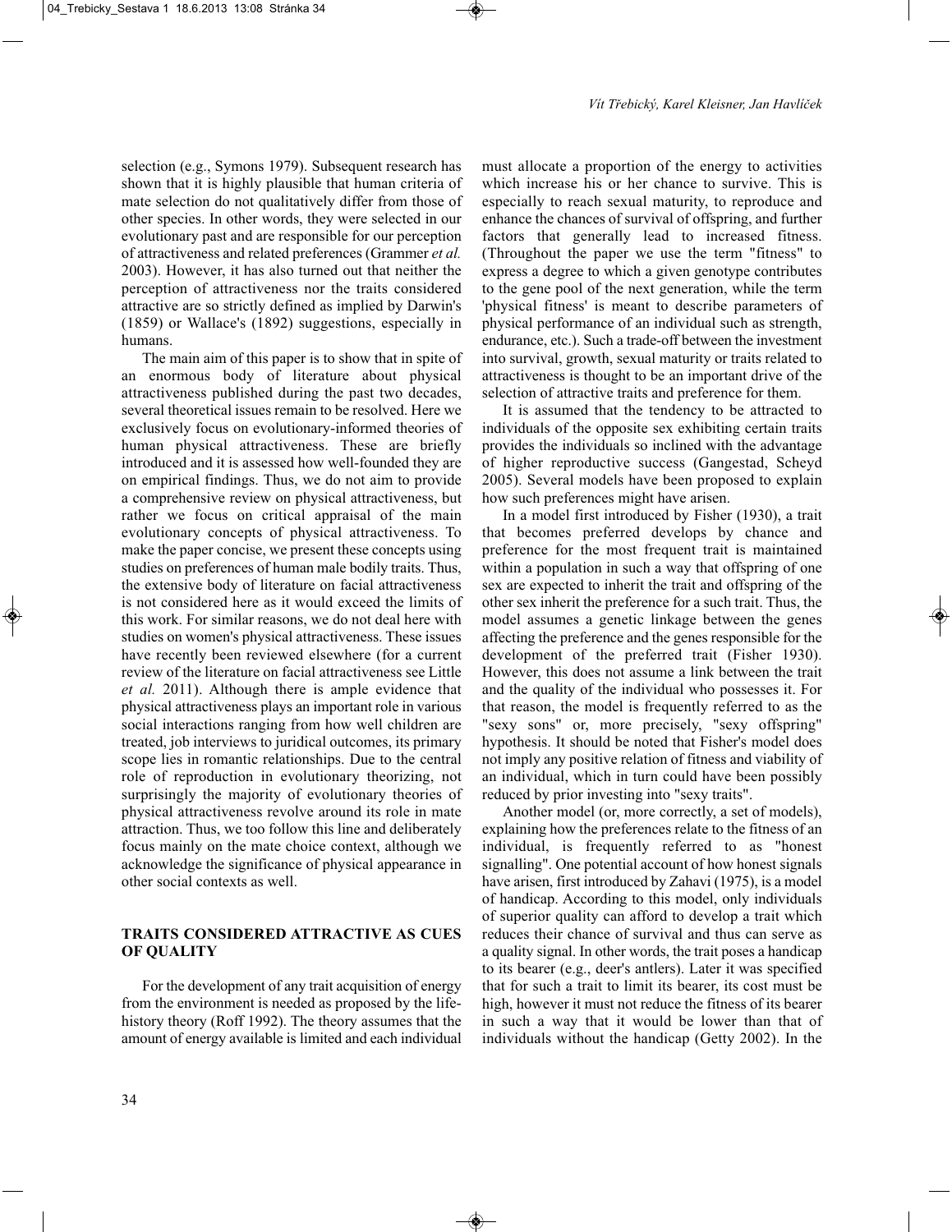other account of honest signals, the quality of an individual is presented by the degree of development of the trait. In other words, a more developed trait shows the higher quality of the given individual, however, this relation is not necessarily linear (Getty 2002). This other account of honest signals focuses on the often-cited relation between attractiveness and the assumed parasite load present in a given individual, as proposed by Hamilton and Zuk (1982).

Although Fisher's runaway selection (Fisher 1930) is frequently presented as an alternative to the models of honest signals, mathematical modelling shows that every trait ultimately becomes costly (Kokko *et al.* 2003). As the cost of maintaining the trait which has evolved through runaway selection rises, the trait becomes an indicator of quality of the particular individual.

The above-reviewed models refer to an organism's quality in general terms. However, preferences might be related to specific qualities such as health, physical fitness etc. Below we focus on a hypothesis proposing such a specific link.

## **DEVELOPMENTAL STABILITY AND HETEROZYGOSITY**

Throughout the evolutionary past of humankind, similarly to other species, infections and parasites have played an important role as they reduce an individual's fitness. It was therefore proposed that individuals will choose mates who show heritable cues of health (Hamilton, Zuk 1982). However, later it was argued that viability and reproductive success might be, to some extent, independent and thus the actual health status of individuals with preferred traits could be higher, the same or even worse than that of individuals lacking such traits (Getty 2002).

In the course of ontogeny, individuals face various adverse environmental effects caused by pathogens, factors affecting the rate of somatic mutation, availability of caloric intake and so on. The ability of an organism to successfully cope with such effects is commonly referred to as developmental stability and its heritability is thought to be relatively high. Developmental stability is assumed to be phenotypically represented by a high degree of bilateral symmetry of an individual's morphology (Møller, Swaddle 1997). A low level of developmental stability is expected to be related to a high level of fluctuating asymmetry (Gangestad *et al*. 1994), i.e., non-directional deviations from perfect symmetry in paired morphological traits (Benderlioglu *et al.* 2004).

Fluctuating asymmetry correlates with the speed of growth, fecundity and survival in many species (Parsons 1990). In humans, it has been previously found that fluctuating asymmetry is associated with the health of an individual, low resting metabolic rate (Manning *et al.* 1997), muscle soreness and shortness of breath (Shackleford, Larsen 1997) or chromosomal abnormalities, including Down's syndrome (Thornhill, Møller 1997). It is therefore expected that males with a lower level of fluctuating asymmetry are more frequently preferred as mates.

The results of previous studies in humans show that low fluctuating asymmetry is positively associated with an overall number of sexual partners in men (Thornhill, Gangestad 1994) and with the age of first sexual intercourse (Thornhill, Gangestad 1994). The level of fluctuating asymmetry thus appears to affect women's preferences and deviations from symmetry significantly change ratings of attractiveness. The effect of fluctuating asymmetry of the male body on ratings of physical attractiveness was tested in a sample of raters from England and Srí Lanka (Dixson *et al.* 2003). The results showed that a silhouette with a natural level of fluctuating asymmetry was rated by women as significantly more attractive than silhouettes manipulated to perfect symmetry in both population settings. Dixson's results are in line with those of studies in which perfectly symmetrical faces and bodies of men were not preferred (Swaddle, Cuthill 1995, Thornhill, Gangestad 1994). On the proximate level, it was suggested that traits which are too symmetric appear "unnatural" to raters and hence less attractive. In contrast, on the ultimate level, traits which are too asymmetric may indicate a poorer quality of the genotype of an individual.

However, it is unclear whether the variance in fluctuating asymmetry or resistance to adverse environmental influences reflected by fluctuating asymmetry is heritable (Thornhill, Gangestad 1994). Moreover, the link between developmental stability and parasitism is based on the correlative nature of several studies and the causation thus cannot be easily inferred (Møller 2006).

Fluctuating asymmetry in many species is also related to hetero- and homozygosity (e.g., Mitton 1984). It is thought that heterozygosity allows an individual to easily compensate for negative environmental and genetic influences during development, resulting in a lesser degree of deviation from perfect symmetry. The most up-to-date research on heterozygosity in humans has focused on its relation to the immune system and genes of the Major Histocompatibility Complex (MHC) in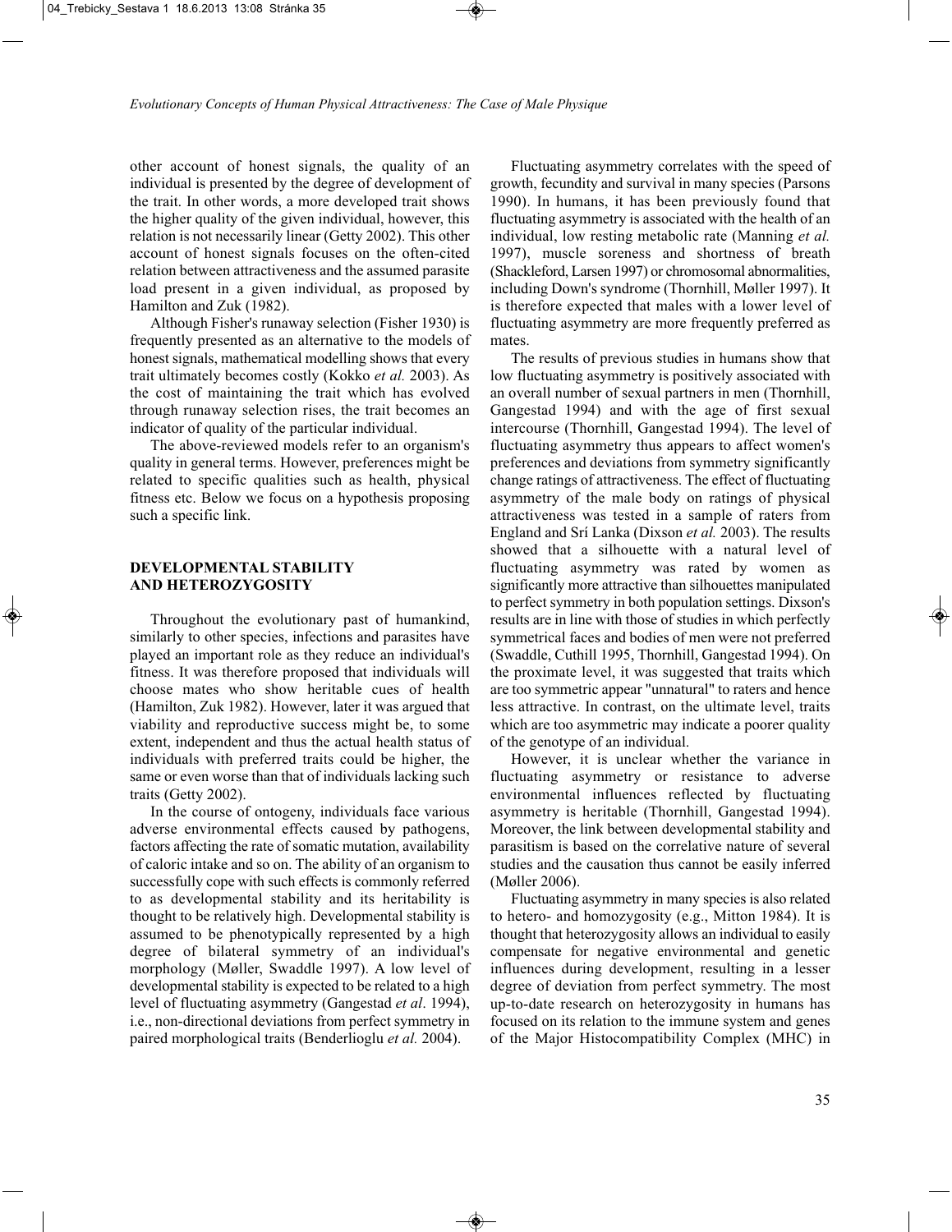particular (Roberts, Little 2008). Products of the MHC genes participate in detection of alien agents in an organism (Hedrick 1994) and heterozygosity within the MHC loci is advantageous because the expression of MHC genes is co-dominant and an individual heterozygous in the MHC loci should potentially have a more efficient immune system. Heterozygosity in MHC loci is partly heritable (Mitton *et al.* 1993), therefore the offspring should have a similar advantage (McClelland *et al.* 2003).

Thus, heterozygosity might present one of the ways by which individuals develop more stable and morphologically more symmetric and average traits (e.g., Mitton 1984). Albeit the evidence for the relation of fluctuating asymmetry and heterozygosity is still inconsistent (Kartavtsev 1990, Livshits, Smouse 1993, Zink *et al.* 1985), fluctuating asymmetry alone appears to be a heritable trait without any necessary linkage to developmental stability or heterozygosity (Thornhill, Gangestad 1994). The patterns of fluctuating asymmetry might underestimate those of developmental stability, for asymmetries only weakly correlate with developmental stability (Gangestad, Thornhill 1999, Van Dongen 1998, Whitlock 1996, 1998). Importantly, fluctuating asymmetry (as a marker of developmental stability) cannot differentiate between environmental and genetic factors contributing to the resulting values of fluctuating asymmetry. Let us consider two individuals who live under the same environmental conditions. Their developmental stability may not be the same because of the differences in the individuals' genotype. In contrast, two individuals with an identical genotype may vary in their fluctuating asymmetry as a result of different environmental conditions they have been living in. It is then questionable what the level of fluctuating asymmetry alone actually says about the quality of an individual, without the knowledge of his hetero- or homozygosity and/or developmental stability, expressed, for example, in terms of his health history.

# **SEXUAL DIMORPHISM**

It has been proposed that the expression or development of sexually dimorphic traits serve as cues to immunocompetence of an individual (Folstad, Karter 1992). The development of many sexually dimorphic traits is responsive to changes in the levels of sex hormones, which are thought to adversely affect the function of the immune system (Thornhill, Gangestad 1993). Therefore it is assumed that only high-quality individuals may afford to develop distinctive sexually dimorphic traits without reducing the function of the immune system below the limits of viability. Testosterone adjusts the use of energy and can allocate it for the development of traits like mate-seeking behaviour or intra-sexual competition (Gangestad *et al.* 2007). Such traits might further include the amount of muscle mass, physical strength or motivation to mate. These traits will not develop without allocating the energy which would otherwise be used to maintain the level of immunocompetence (Gangestad *et al.* 2007). A high level of masculinization in men may thus serve as a cue to a high quality of the immune system and selection may favour the women who prefer these traits. This way they gain advantage in the form of higher reproductive success (Fink, Penton-Voak 2002, Frederick, Haselton 2007, Provost *et al.* 2008). It was recently reported that facial attractiveness positively correlates with the antibody levels after hepatitis B vaccination; a marker of the total of the immune function (Rantala *et al.* 2012). However, similar results regarding the physique are currently not available. Further, it is important to stress that 20 years since the publication of the Immunocompetence handicap theory (Folstad, Karter 1992), convincing evidence about the adverse influence of sexual hormones on immunity is still missing or is not clear for many species, including humans (for review see Roberts *et al.* 2004).

It is well known that mate choice in humans partly relies on morphological traits of the opposite sex (Barber 1995, Hatfield *et al.* 1966) and some of them might be a result of sexual selection (Dixson *et al.* 2007). This may account for certain features of the human male physique, especially the upper body and a greater amount of muscle mass (Lassek, Gaulin 2009), which are sensitive to testosterone (Swami, Tovée 2005).

The largest differences in body constitution between men and women arise during puberty and early reproductive age, stimulated by levels of sex hormones regulating lipid tissue distribution (Vague 1956). Steroid hormones form either android (high testosterone level) or gynoid (high level of oestrogen) fat distribution, which can be assessed by measuring the waist-hip ratio index (WHR). WHR thus appears a cue to the action of steroidal hormones, sexual maturity and risk of cardiovascular or metabolic disorder (Björntorp 2009, Deridder *et al.* 1990, Evans *et al.* 1983). Previous studies have found that men's silhouettes with male-typical WHR (from 0.90 to 0.95) are rated by women as the most attractive (Singh 1995), with a positive correlation between attractiveness ratings of men's WHR and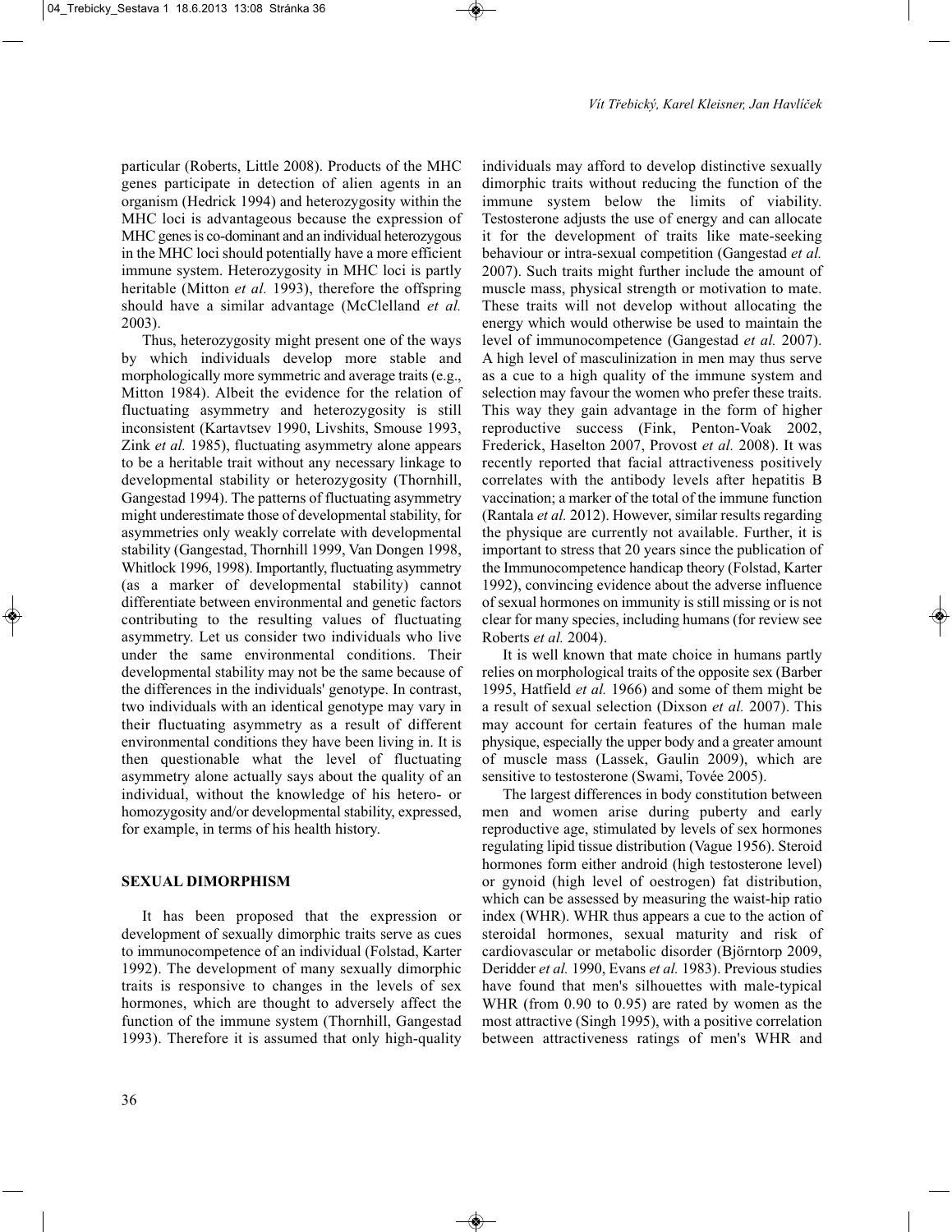perceived health (Furnham *et al.* 1997). On the other hand, silhouettes out of the male-typical WHR range are rated as more likely to be older, with poorer health and shorter life span (Han *et al.* 1999).

Several studies examined preferences for male body shape in a cross-cultural perspective, assuming greater preference for endomorphic (i.e., stout) body builds in countries with poorer socio-economic conditions. Such a body build might be a marker of higher mate quality, which could be especially valuable in adverse environment. To test this hypothesis, Furnham and Nordling (1998) recruited raters from Denmark and Portugal, two European populations varying in net income. However, they did not find any convincing differences in body shape preferences between the two populations. Female raters from both settings rated the "V" body shape as the most attractive. This is characterised by large and broad shoulders, mediumsized waist and a small gluteo-femoral area. Perhaps the two populations the participants were recruited from in this study did not show enough variation in terms of economy (Furnham, Nordling 1998).

Moreover, other studies which employed the Waistto-Chest Ratio (WCR) confirmed that a "V"-shaped upper body positively correlates with ratings of attractiveness. Nevertheless, the WCR (where WCR < 1 results in a "V"-shaped body) was the primary determinant of attractiveness only in western and urban samples of raters. Raters of rural origin (e.g., in Malaysia) preferred bodies with a more tubular body shape (WCR  $\approx$  1) (Swami, Tovée 2005). The best predictor of attractiveness in this sample was the BMI, explaining about 50% of variability (Swami, Tovée 2005).

The effect of overall variability of the male physique on female-rated attractiveness of the male body in several different countries (England, Srí Lanka, Cameroon, China, USA, and New Zeeland) was tested by Dixson and colleagues. They found that the mesomorphic physique (muscular body type) was rated as the most attractive in all the populations except China, where the average male somatotype was rated as the most attractive (Dixson *et al.* 2007), while the endomorphic physique (stout body type) was rated as the most unattractive in all the tested populations (Dixson *et al.* 2003, 2007a, 2007b, 2010). However, the somatotypes not only allow us to classify body constitution variability but they can also be used for physical fitness (e.g., strength, endurance) and health assessments as well (Carter, Heath 1990). Physical performance and health in the endomorphic somatotype are on average lower with a higher risk of cardiovascular disorders (Bolonchuk *et al.* 2000, Katzmarzyk *et al.* 1998). In contrast, the mesomorphic somatotype on average excels in physical performance tests and exhibits cardiovascular health up to a certain level (Carter, Heath 1990).

The above-reviewed female preferences have been shown to have their implications for real-life behaviour as men with the preferred physique and a high level of physical fitness indicate a younger age of first sexual intercourse and a higher number of sexual partners (Faurie *et al.* 2002, Frederick, Haselton 2007, Gallup *et al.* 2007, Hughes, Gallup 2003). In the light of the results on women's preferences for the male physique and sexual behaviour of men with such a physique, the level of physical fitness could be seen as a more reliable marker of attractiveness (Hönekopp *et al.* 2007) than cues of immunocompetence (Folstad, Karter 1992).

Besides body build, another sexually dimorphic trait that is assumed to explain most of the variance in ratings of physical attractiveness of the human male physique is body height (Pawłowski, Kozieł 2002). The life history theory considers differences in adult body height to be a result of different strategies of allocation of available energy during the development (Sear 2010). Every organism optimizes allocation of the available energy into growth and the immune system or reproduction and the pattern of this allocation is reflected in the adult height (Sear 2010). One key moment of the individual's ontogeny is that of the timing of the termination of growth and the start of reproduction since humans, like many other species, separate the period of growth from that of reproduction, both of which are costly (Sear 2010). Individuals developing in adverse or unpredictable environmental conditions are expected to finish growth and start reproduction earlier, which results in a smaller body size, compared to that of individuals who develop in more favourable and predictable environmental conditions, who can thus afford to allocate energy to a prolonged period of growth and postpone reproduction; a strategy which results in a bigger body size.

Studies conducted so far have focused on how sexual dimorphism in stature (SDS), i.e., differences in height between partners, affects mate preferences. The results indicate that women prefer men who are relatively taller than themselves (Pawłowski 2003, Salska *et al.* 2008, Swami *et al.* 2008). These preferences are influenced by women's own height (Pawłowski 2003); short women prefer a greater difference in the SDS whereas tall women prefer a smaller difference in the SDS (Pawłowski 2003). This adjustment can increase the pool of potential partners with regard to the distribution of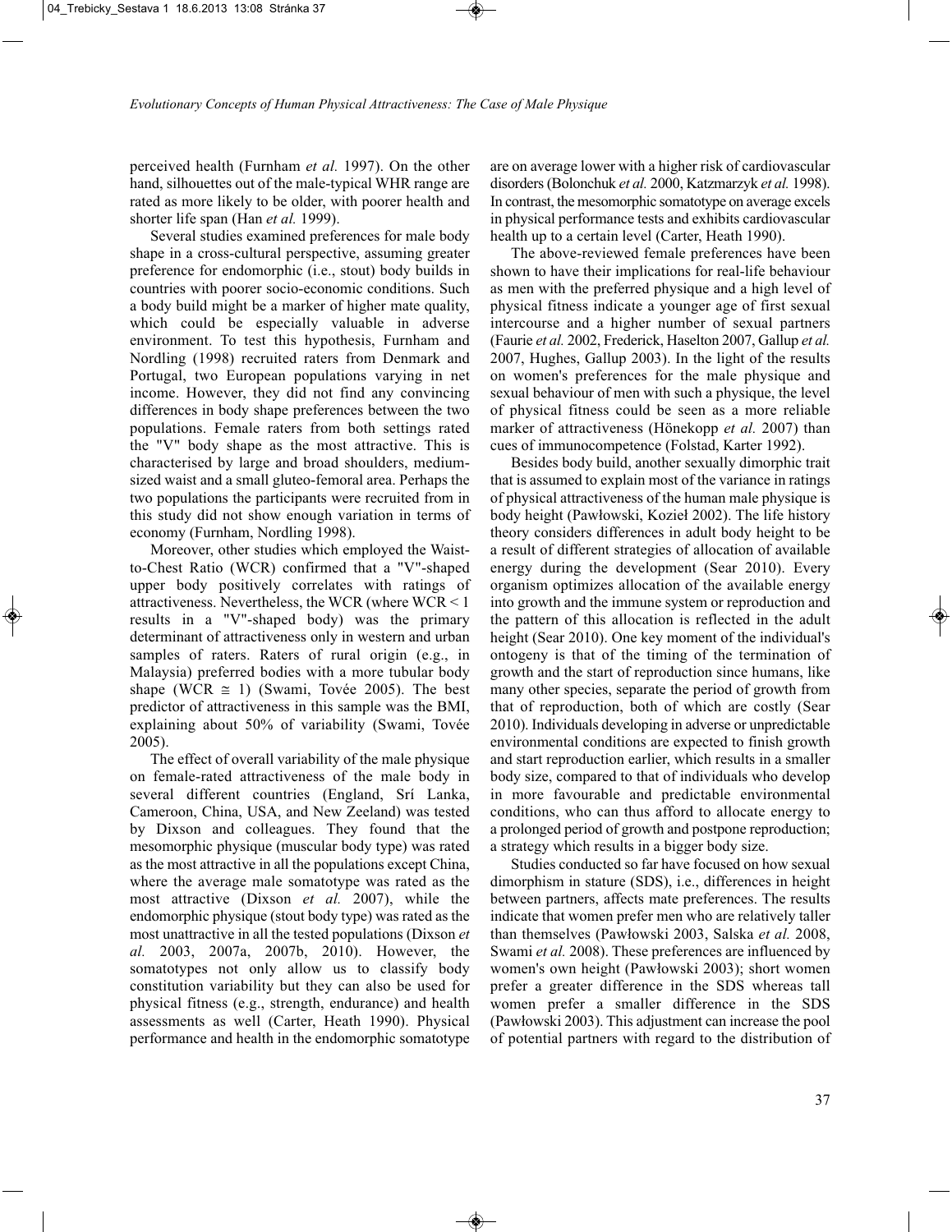height within the given population in contrast to preference for partners with a certain height, which would lead to a reduction of the pool of potential partners (Pawłowski 2003). Further, the variability in height is related to the risk of chronic health problems (Park *et al.* 2003) and disorders such as pituitary gigantism or Marfan's syndrome (Salska *et al.* 2008). Since height is a heritable trait (Silventoinen *et al.* 2001) it may be a cue to one's fitness and to the efficiency of the individual's immune system (Judge, Cable 2004, Sorokowski, Pawłowski 2008).

Importantly, recent studies in Himba (Namibia) (Sorokowski *et al.* 2011) and Datoga (Tanzania) (Sorkowski, Butovskaya 2012) people show that the pattern commonly found in the Western populations cannot be considered universal, as in the Himba sample, the preferred body height of a partner was similar to height of the rater and in the Datoga sample, women preferred much taller or much shorter partners. While preferences in the mentioned populations basically follow the one reported in the Western samples, nevertheless the "male-taller norm" is less pronounced here. Up to date, it is not clear what influences the preferences for a potential partner's body height, as body height is affected not only by genetic differences but also by environmental influences. It can be suggested that body height preferences may be influenced by cultural/stereotypical, environmental, and/or ecological conditions which need to be further investigated, e.g., by comparing height preferences and gender roles in the selected populations or testing ecological demands on body height dimorphism.

The size and height of an individual are commonly seen as characteristics that play a significant role in terms of reproductive success (Pawłowski *et al*. 2000), socioeconomic status (Silventoinen *et al.* 1999), intra-sexual competition (Carrier 2011), and hence fitness. Pawłowski *et al.* (2000) have shown that taller men have higher reproductive success and it has been assumed that shorter men are disadvantaged in mate choice (Nettle 2002, Pawłowski *et al.* 2000), probably due to inter-sexual competition as taller men are perceived as healthier (Silventoinen *et al.* 1999) and more attractive (Pawłowski 2003), or due to the intra-sexual competition as taller men have the advantage of greater striking force (Carrier 2011) and perceived dominance (Watkins *et al.* 2010). However, a positive correlation of height and reproductive success cannot be considered universal, as results follows a rather curvilinear association between height and a number of children, with men of average height attaining the highest reproductive success (Stulp *et al.* 2012).

### **INDIVIDUAL DIFFERENCES IN PREFERENCES**

The majority of the above-reviewed studies focused on a general pattern of preferences for specific features of the male body. However, the life-history theory posits that the outcome of trade-offs between growth and reproduction, for instance, varies across individuals depending on their current condition. As a consequence of such a variation, we may also expect inter-individual variation in mate preferences. In other words, preferences are expected to be relatively flexible in a condition-dependent manner. Unfortunately, the literature on the inter-individual variability in preferences for the male physique is rather limited.

One's own mate value appears to be an influential factor in mate preferences. More specifically, there is a robust body of evidence that physical attractiveness is an important determinant of the female mate value (Weeden, Sabini 2005). Thus, predictors of women's body attractiveness such as WHR, BMI (Furnham *et al.* 2002, Swami *et al.* 2006) and body height (Pawłowski, Koziel 2002) may modulate female preferences for the male physique (Björntorp 1997, Tovée *et al.* 2012, Weeden, Sabini 2005).

Nonetheless, only few studies considered the influence of a rater's own attractiveness on perception of body attractiveness of others. It has been shown that women who perceive themselves as attractive prefer a more masculine male body build (Little *et al.* 2007) and women with a BMI within a range that is considered attractive perceive the mesomorphic body build as more attractive (Třebický 2012). However, more studies are definitely needed as individual variation in traits related to fertility and fecundity might play a significant role in women's preferences. These would include the effect of fecundity markers such as age, breast symmetry, average levels of oestrogen hormones and so on.

Another factor which shows individual variation in preferences is fluctuation across the menstrual cycle (i.e., fluctuations of actual fertility). During the follicular phase of the cycle, when probability of conception is highest, women in general prefer more masculine faces (Jones *et al.* 2008, Little *et al*. 2007, Peters *et al.* 2009). In a similar fashion, they prefer greater development of other sexually dimorphic traits such as body height (Pawlowski, Jasienska 2005), masculine body shapes (Little *et al.* 2007) and the mesomorphic component of the somatotype (Třebický 2012). An alternative explanation stresses increased preferences for less masculine facial traits during the non-fertile phase (Jones *et al.* 2005). This preference might help find a mate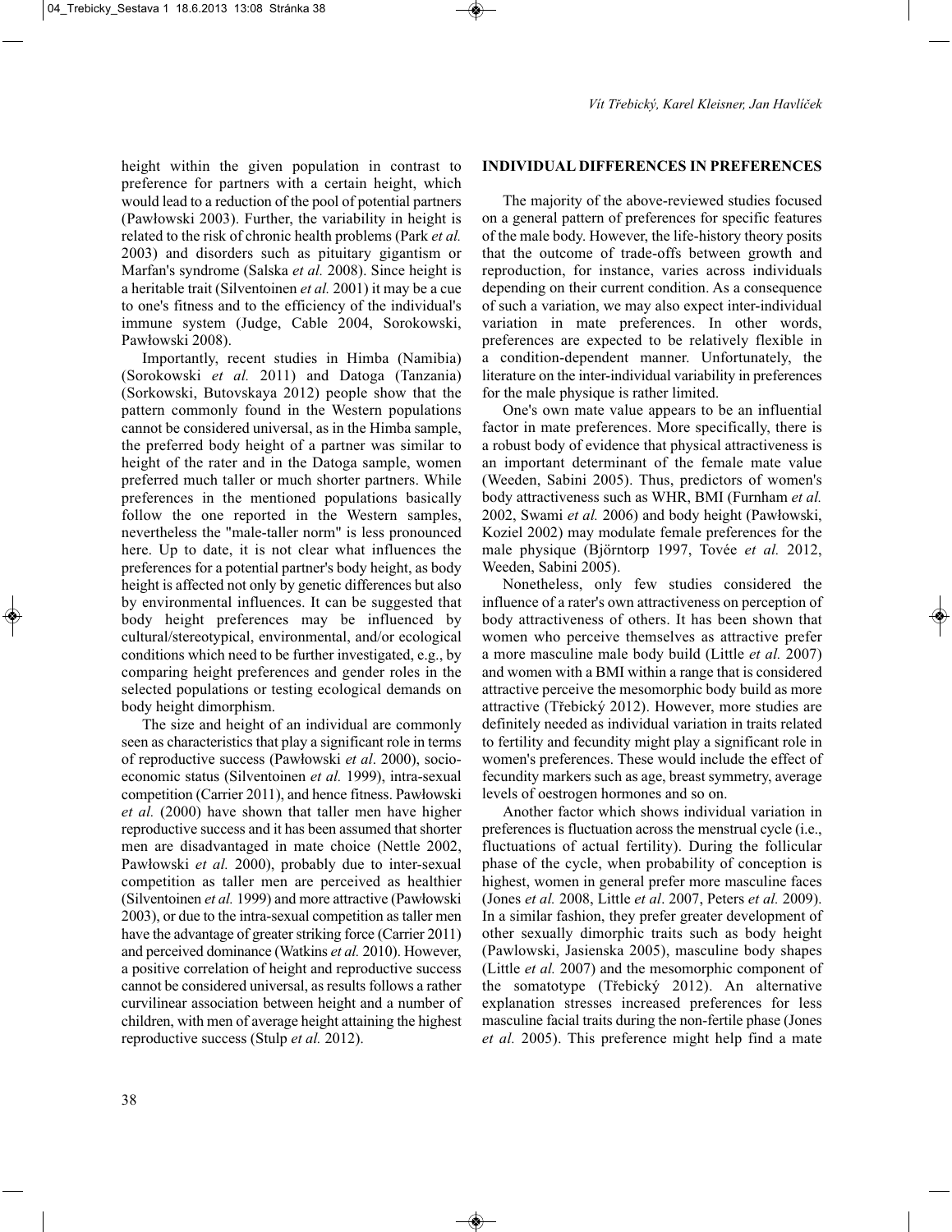exhibiting a greater tendency towards nursing behaviour and less prone to infidelity (Jones *et al.* 2005). It is thought that due to their association with a higher testosterone level, individuals with masculine traits may potentially tend more towards aggressive behaviour (Benderlioglu *et al.* 2004) and partnership instability (Burnham *et al.* 2003).

Thus, variation in preferences across the menstrual cycle might reflect variation in preferences for direct and indirect benefits and might ultimately lead to maximization of potential benefits from mating (Penton-Voak *et al.* 1999).

### **DISCREPANCY BETWEEN PREFERENCES AND ACTUAL MATE CHOICE**

Throughout this paper we have almost exclusively focused on preferences. Aside from a scarce evidence from speed dating sessions (Stulp *et al.* 2012) and silhouette preferences (Třebický 2012), it seems that preferences are hardly ever actually explored in mate choice and should not be equated with actual mate choice. In contrast to preferences, mate choice is limited for several reasons. Firstly, a mate with the preferred trait may not be available, interested or could be subject to intense competition. Secondly, mate selection is a complex process and multiple traits are considered. A single individual rarely, if ever, possesses the exact combination of the most desired traits. Consequently, other traits may outweigh the most desired trait under consideration. For these reasons, we may frequently observe a discrepancy between the most preferred trait and quality of the trait in the actual partner.

For example, and as shown above, male height is related to mate choice in Western societies. However, recent studies indicate that mating with taller men is not cross-culturally universal and, as recent results from the Hadza people (Tanzania) show, there is no evidence for a general male-taller norm. In contrast to Western societies, mating appears not to be affected by men's height in the Hadza sample (Sear, Marlowe 2009).

One may ask about the rationale of the research on preferences when its findings may not reflect the actual mate choice. The primary significance of the research on preferences is that it allows us to explore perception irrespective of the actual real-life settings. Such studies may give us significant insights into the evolved psychological mechanisms and test evolutionaryinspired hypotheses. Further, studying the discrepancy between preferences and the actual mate choice allows us to test the relative significance of individual traits. The traits which are crucial in mate selection will be reluctantly compromised and vice versa.

#### **IMPLICATIONS**

As has been shown above, women exhibit consistency in their preferences for men's physique, which may present a cue to a higher level of muscularity or sexual dimorphism, physical fitness and health. A moderate degree of development of muscularity and height appears to be the most attractive. Previous studies on attractiveness have often considered only linear effects. In contrast, the inverted-U hypothesis suggests that preferences for an extreme degree of trait development might be limited and follow a more curvilinear pattern, i.e., ratings increase up to a certain point but the traits which exceed a certain limit are rated as less attractive (Frederick, Haselton 2007). Such inverted U patterns of ratings can be seen in the ratings of height (Pawłowski 2003), muscle development (Frederick, Haselton 2007, Lynch, Zellner 1999), fluctuating asymmetry (Dixson *et al.* 2003) or the composition of a somatotype (Třebický 2012). Although the mesomorphic component of a somatotype positively affects attractiveness ratings, its effect is neither absolute nor linear (Třebický 2012).

A great degree of development of masculine traits is related to high levels of testosterone (Bhasin 2003), which is assumed to reduce the immunity of an individual (Folstad, Karter 1992, Thornhill, Gangestad 1993). In contrast to the expected linear relationship of the development of a trait and its attractiveness, in the immunocompetence handicap theory (Folstad, Karter 1992) heterozygous individuals are expected to exhibit better immunocompetence and because heterozygosity is manifested in phenotypic averageness, one might assume that the traits exhibiting a degree of development that falls within the range of the population norm should be rated as the most attractive (Thornhill, Gangestad 1993, Watson, Thornhill 1994). It is then advantageous for individuals of the opposite sex to prefer masculine traits in mates which are developed slightly more than is the population average (as described by the inverted U pattern), and achieve the most beneficial trade-off between the ability of a man to hunt, fight or defend and the weakest adverse effect of testosterone on the immune system possible (Barber 1995). Individuals should avoid mating with others who are out of the population norm in terms of trait development; accordingly, such a degree of development may serve as a cue to a disadvantageous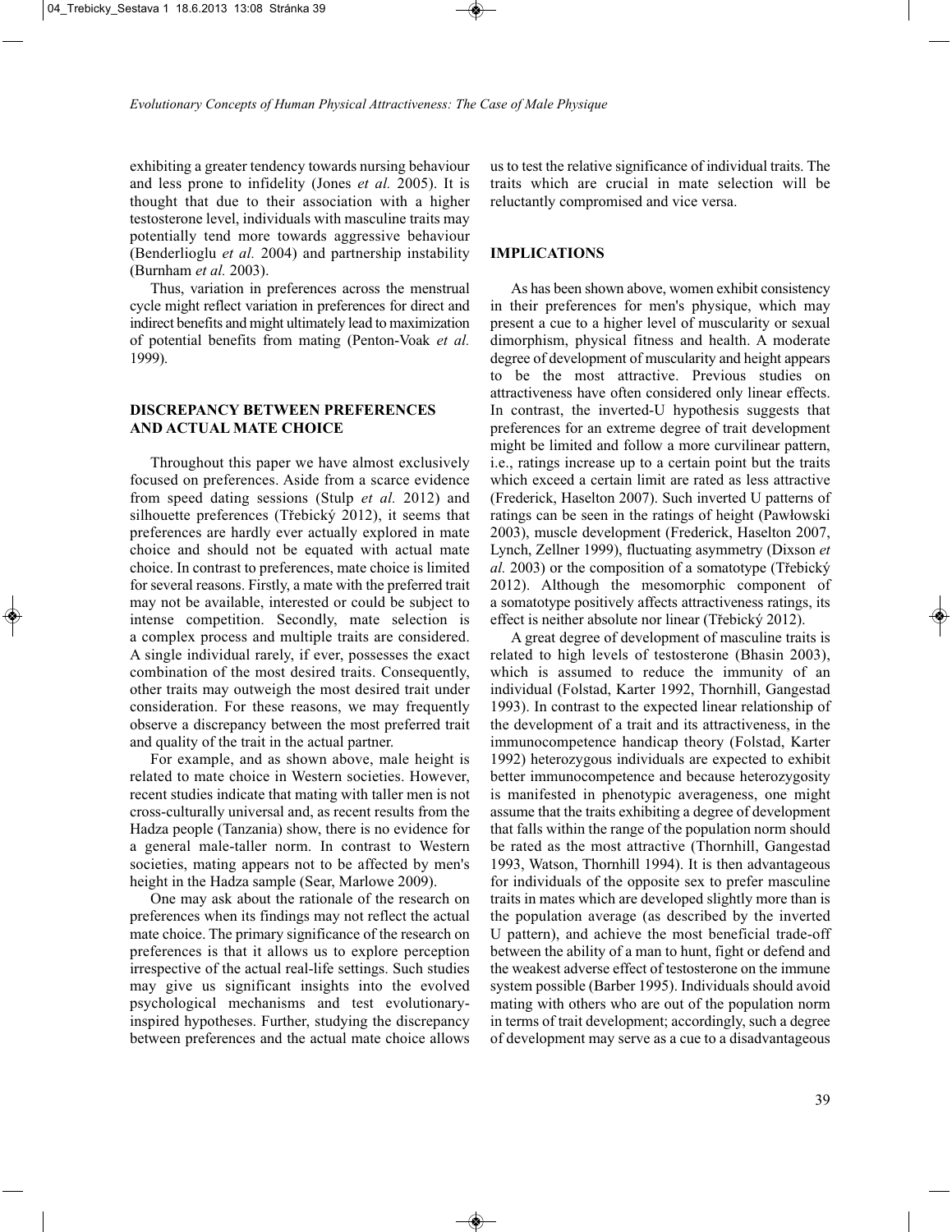genotype. However, the adverse effect of the sexual hormone on the function of the immune system in humans is yet to be fully established.

Results of the above-reviewed studies which employed attractiveness ratings also indicate that women prefer traits of the male physique which might provide a cue to physical fitness (e.g., the mesomorphic somatotype and tallness) (Thomis *et al.* 1998). Women should be attracted to such traits whereas their offspring may profit not only from the indirect benefits but also from the direct ones.

A common denominator of all cues of quality mentioned above is health (Weeden, Sabini 2005) which is usually related to immunocompetence, heterozygosity, developmental stability and fitness in many species (Møller, Swaddle 1997). The concept of health encompasses not only the actual absence of disease, but also effectiveness of the immune system, lower incidence of pathogen-induced diseases, better ability to allocate the available energy during development, and may be a cue to health during growth and maturity. Health does not necessarily imply a longer life span of an individual or higher physical fitness, though. Traits related to the reproduction potential of an individual are expressed in the concept of health disproportionally (Weeden, Sabini 2005). Getty (2002) and Kokko and Johnstone (2002) emphasize that health or survival only have an important place in the modern theory of evolution as long as they contribute to an increase in the reproductive success. Hence there is no evidence of a direct and linear relation between health and physical fitness. Healthy individuals are not necessarily more physically fit, but physically fitter individuals are supposed to be healthier. A greater mesomorphic component is related not only to higher physical fitness but also to lower prevalence of cardiovascular disorders (Carter, Heath 1990, Katzmarzyk *et al.* 1998, Malina *et al.* 1997). The relation between physical attractiveness and health is likely to be subtle, especially in the Western, Educated, Industrialized, Rich and Democratic (WEIRD) individuals who participate in most of behavioural studies (Henrich *et al.* 2010) in which the evidence is often mixed or missing (Geary 2005, see also review by Weeden, Sabini 2005). It is likely that the relation between traits of attractiveness and sexual hormones or the efficiency of the immune system is not fully expressed and thus not easily detected in populations that are not under environmental stress (Geary 2005). Traits assumed to be indicators of environmental stress (e.g., fluctuating asymmetry) are likely to be more distinct indicators of physical

attractiveness and health in populations which are more at risk of parasite infection or poorer caloric intake (Grammer *et al.* 2005). Therefore, attempts to explain evolutionary processes which are based solely on results from the Western samples should be treated with caution as reproductive strategies may differ depending on the specific environmental conditions.

It is generally assumed that the above-discussed sexually dimorphic traits are products of inter-sexual selection. This might seem self-evident due to the fact that men and women in the Western societies are virtually free to choose mates on the basis of beauty and physical fitness. These criteria and conditions are so pervasive today that it is tempting to think of them as being characteristic of the human evolution. But are these preferences really the primary force? It was recently argued by Puts (2010) that inter-sexual selection has been the primary mechanism of sexual selection in men, which contradicts the mainstream theoretical predictions. In particular, male intra-sexual selection might override other mechanisms of sexual selection (e.g., mate choice, sperm competition) by excluding rivals by force from opportunities to mate and it is thought to be the main form of mating competition in men.

Men are larger, stronger, faster, and more physically aggressive than women (see Puts 2010 for a review). Men report engaging in and inclinations to engage in, more physical aggression than women (Buss, Perry 1992) and perpetrate more offensive physical aggression in all societies studied (Ellis *et al.* 2008). Relatively greater male upper-body muscle mass and strength suggest an evolutionary history of fighting in men (Sell *et al.* 2009). Thus men's anatomy and behaviour predicts male intra-sexual competition to be the primary mechanism shaping the human male phenotype. Further, several masculine traits are perceived as attractive (e.g., muscular physique), however a higher degree of development of these traits increases perceptions of dominance more substantially than it increases ratings of attractiveness and masculinity. This has been found to produce smaller positive effects on attractiveness to women than on dominance judged by men (Puts *et al.* 2006). Thus, masculine traits appear to be probably designed for intra-sexual competition rather than for attraction of potential mates. Body size, strength and aggression are probably helping modern-day men to win mating opportunities in much the same way they helped their ancestors, rather than to increase their attractiveness for the opposite sex. Therefore, preferences for the physique with cues to a high level of physical fitness could be adaptive for women as men with such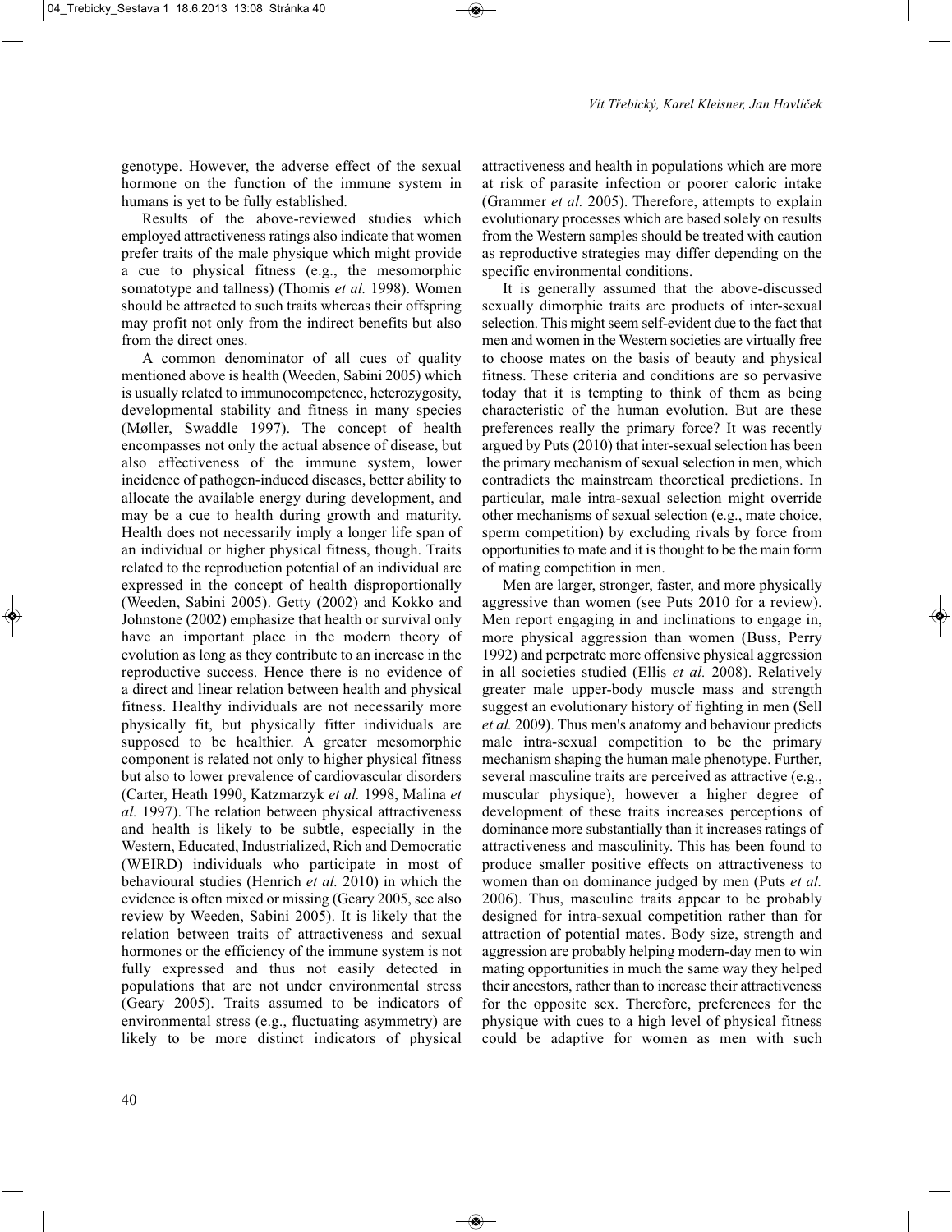a physique might be successful in intimidating potential rivals in the intra-sexual competition (Barber 1995, Gangestad *et al.* 2007) and men with a higher level of physical fitness are perceived as better fighters (Sell *et al.* 2009). In sum, this suggests that neither intra-nor inter-sexual selection have been the single selection pressure, but they have interacted in shaping the human male phenotype.

Finally, we would like to point out several methodological issues which might have affected the outcome of some of the above-reviewed studies. The major is the inconsistency and the form of the stimuli employed for studying physical attractiveness. The stimuli frequently capture the variability of the human male physique insufficiently (e.g., Dixson *et al.* 2003) or unnaturally. They often take on the form of line drawings originally based on real male body variability, but with unnatural manipulations (e.g., Dixson *et al.* 2003) or the form of line drawings based solely on draughtsmen's interpretations resulting in low validity forms (Lynch, Zellner 1999). Another common form of the stimuli employed are digitally morphed images or composite images produced by overlapping several individual photographs. Even here the resulting validity might be limited. The resulting morphs or composites based on the correlative nature of studies may be outside the range of possible morphological variability. For example, in a study by Little *et al.* (2007) masculine and feminine morphs of bodies were created. However, the feminine body morphs were not based on the shapes of male bodies rated as feminine, but rather they were based on ratings of female body shapes, and thus could not capture the variability of the male physique.

#### **CONCLUSION**

Research on physical attractiveness has been one of the central topics in current human ethology, behavioural ecology and evolutionary psychology as it might have significant impact on one's reproductive success. It is expected that the perception of attractiveness is sensitive to traits linked with biological or other qualities of the given individual. However, in spite of an enormous body of literature on physical attractiveness, core evolutionary inspired theoretical concepts are rather vaguely phrased and several theoretical issues still remain to be resolved.

The aim of the paper was to briefly demonstrate these theoretical concepts and review empirical findings of the studies on preferences of selected human male body traits. In particular, we discussed theories of

developmental stability, its relation to fluctuating asymmetry and heterozygosity. A modest level of symmetry appears to be perceived as the most attractive, individuals showing a lower level of fluctuating asymmetry are rated as more attractive similarly as heterozygote individuals. Although body symmetry appears to be related to developmental stability, and might be a marker of heterozygosity, these three concepts cannot be freely interchanged as they refer to distinctive qualities. Subsequently, we discussed theories on immunocompetence and sexual dimorphism and its expression in overall body build and body height. In general, only slightly more athletic and taller men higher development of body build and body height are perceived as the most attractive. Further, individuals of greater physical fitness show higher level of body build and/or height development. These associations suggest that body attractiveness might cue to physical fitness rather than supporting immunocompetence theory which still lacks robust empirical evidence in humans. Finally, a vast majority of human male body features shows that a moderate development appears to be the most attractive and that preferences for these traits seem to follow a curvilinear pattern.

Due to the central role of reproduction in evolutionary theorizing, a majority of the evolutionary theories of physical appearance focus on its role in mate attraction. However, some of the human male body features might have arisen as a result of intra-sexual competition. As men are on average stronger, more physically aggressive, and more frequently engage in physical contests than women in all societies studied so far, it suggests a relatively high level of male intra-sexual competition in human evolutionary history. Further, more developed male-typical traits increases perception of dominance more substantially than it increases ratings of attractiveness. It could be assumed that men's anatomy and behaviour predicts male intra-sexual competition to be the highly influential mechanism shaping the human male phenotype. Thus, both inter- and intra-sexual selection should be considered in the context of human male body build.

Most of the studies so far explored a general pattern of the preferences; however, life-history theory proposes that one may expect individual variations in preferences related to the actual conditions of the given individual. On similar note, we currently need more studies based on raters from non-Western countries as cultural and environmental variables may contribute to the variations in preferences. Thus, both individual- and society-level differences should be explored in future studies. Finally,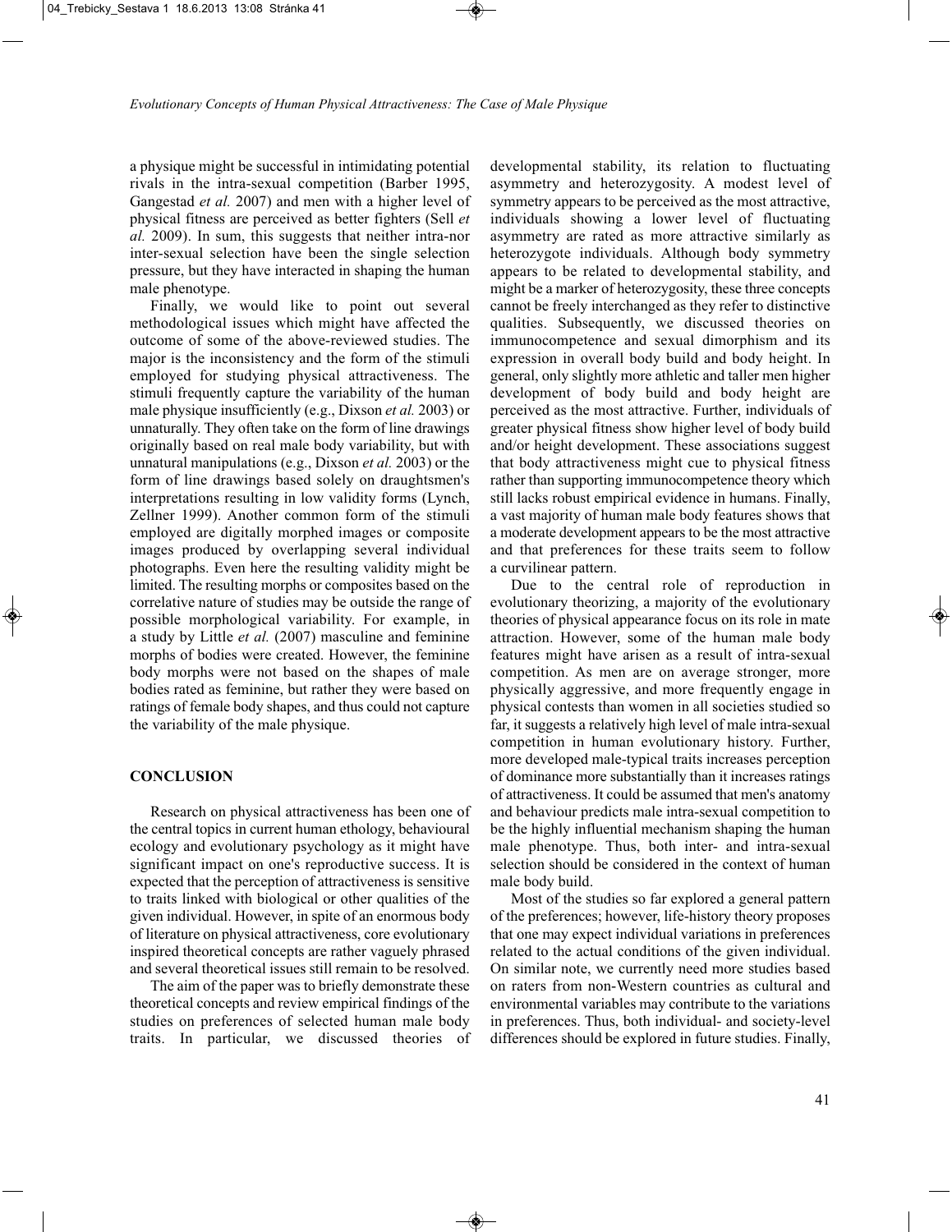In conclusion, we hope that the paper will contribute to unravelling the blurred theoretical issues and help future researches on physical attractiveness to follow new avenues for further research.

#### **ACKNOWLEDGEMENTS**

We would like to thank Lenka Nováková for numerous valuable advices and language corrections and two anonymous reviewers for valuable comments on the earlier versions of the manuscript. VT was supported by Charles University Grant Agency grant GAUK 695512 and SVV-2012-265 703 grant by the Czech Ministry of Education, Youth and Sports. KK was supported by Czech Grant Agency grant GACR P407/11/1464, and JH was supported by Charles University Research Centre UNCE 204004.

#### **REFERENCES**

- BARBER N., 1995: The evolutionary psychology of physical attractiveness: Sexual selection and human morphology. *Ethol. Sociobiol.* 16, 5: 395–424.
- BENDERLIOGLU Z., SCIULLI P. W., NELSON R. J., 2004: Fluctuating asymmetry predicts human reactive aggression. *Am. J. Hum. Biol.* 16, 4: 458–469.
- BHASIN S., 2003: Regulation of body composition by androgens. *J. Endocrinol. Invest.* 26, 9: 814–822.
- BJÖRNTORP P., 1997: Body fat distribution, insulin resistance, and metabolic diseases. *Nutrition* 13, 9: 795–803.
- BJÖRNTORP P., 2009: The Associations between Obesity, Adipose Tissue Distribution and Disease. *Acta. Med. Scand.* 222, S723: 121–134.
- BOLONCHUK W. W., SIDERS W. A., LYKKEN G. I., LUKASKI H. C., 2000: Association of dominant somatotype of men with body structure, function during exercise, and nutritional assessment. *Am. J. Hum. Biol.* 12, 2: 167–180.
- BURNHAM T. C., CHAPMAN J. F., GRAY P. B., MCINTYRE M. H., LIPSON S. F., ELLISON P. T., 2003: Men in committed, romantic relationships have lower testosterone. *Horm. Behav.* 44, 2: 119–122.
- BUSS A. H., PERRY M., 1992: The Aggression Questionnaire. *J. Pers. Soc. Psychol.* 63, 3: 452–459.
- CARRIER D. R., 2011: The advantage of standing up to fight and the evolution of habitual bipedalism in hominins. *PLoS One*. 6, 5: e19630.
- CARTER J. E. L., HEATH B. H., 1990: *Somatotyping: Development and applications.* Cambridge University Press, Cambridge.
- DARWIN C., 1859: *On the origin of species by means of natural selection.* John Murray, London.
- DARWIN C., 1871: *The descent of man, and selection in relation to sex*. John Murray, London.
- DERIDDER C. M., BRUNING P. F., ZONDERLAND M. L., THIJSSEN J. H. H., BONFRER J. M. G., BLANKENSTEIN M. A., HUISVELD I. A., ERICH W. B., 1990: Body-fat mass, body-fat distirution, and plasma hormones in early puberty in females. *J. Clin. Endocrinol. Metab.* 70, 4: 888–893.
- DIXSON A. F., HALLIWELL G., EAST, R., WIGNARAJAH P., ANDERSON M. J., 2003: Masculine somatotype and hirsuteness as determinants of sexual attractiveness to women. *Arch. Sex. Behav.* 32, 1: 29–39.
- DIXSON B. J., DIXSON A. F., BISHOP P. J., PARISH A., 2010: Human physique and sexual attractiveness in men and women: A New Zealand-US comparative study. *Arch. Sex. Behav.* 39, 3: 798–806.
- DIXSON B. J., DIXSON A. F., LI B. G, ANDERSON M. J., 2007a: Studies of human physique and sexual attractiveness: Sexual preferences of men and women in China. *Am. J. Hum. Biol.* 19, 2: 88–95.
- DIXSON B. J., DIXSON A. F., MORGAN B., ANDERSON M. J., 2007b: Human physique and sexual attractiveness: Sexual preferences of men and women in Bakossiland, Cameroon. *Arch. Sex. Behav.* 36, 3: 369–375.
- ELLIS L., HERSHBERGER S., FIELD E., WERSINGER S., PELLIS S., GEARY D., PALMER C., HOYENGA K., HETSRONI A., KARADI K., 2008: *Sex differences: Summarizing more than a century of scientific research*. Psychology Press, New York.
- EVANS D. J., HOFFMANN R. G., KALKHOFF R. K., KISSEBAH A. H., 1983:Relationship of androgenic activity to body fat topography, fat cell morphology, and metabolic aberrations in premenopausal women. *J. Clin. Endocrinol. Metab.* 57, 2: 304–310.
- FAURIE C., PONTIER D., RAYMOND M., 2002: Student athletes claim to have more sexual partners than other students. *Evol. Hum. Behav.* 25, 1: 1–8.
- FINK B., PENTON-VOAK I. S., 2002: Evolutionary psychology of facial attractiveness. *Curr. Dir. Psychol. Sci.* 11, 5: 154–158.
- FISHER R. A., 1930: *The Genetical Theory of Natural Selection*. Clarendon Press, Oxford.
- FOLSTAD I., KARTER A. J., 1992: Parasites, bright males, and the immunocompetence handicap. *Am. Nat.* 139, 3: 603.
- FREDERICK D. A., HASELTON M. G., 2007: Why is muscularity sexy? Tests of the fitness indicator hypothesis. *Pers. Soc. Psychol. Bull.* 33, 8: 1167–1183.
- FURNHAM A., MOUTAFI J., BAGUMA P., 2002: A crosscultural study on the role of weight and waist-to-hip ratio on female attractiveness. *Pers. Indiv. Differ.* 32, 4: 729–745.
- FURNHAM A., NORDLING R., 1998: Cross-cultural differences in preferences for specific male and female body shapes. *Pers. Indiv. Differ.* 25, 4: 635–648.
- FURNHAM A., TAN T., MCMANUS C., 1997: Waist-to-hip ratio and preferences for body shape: A replication and extension. *Pers. Indiv. Differ.* 22, 4: 539–549.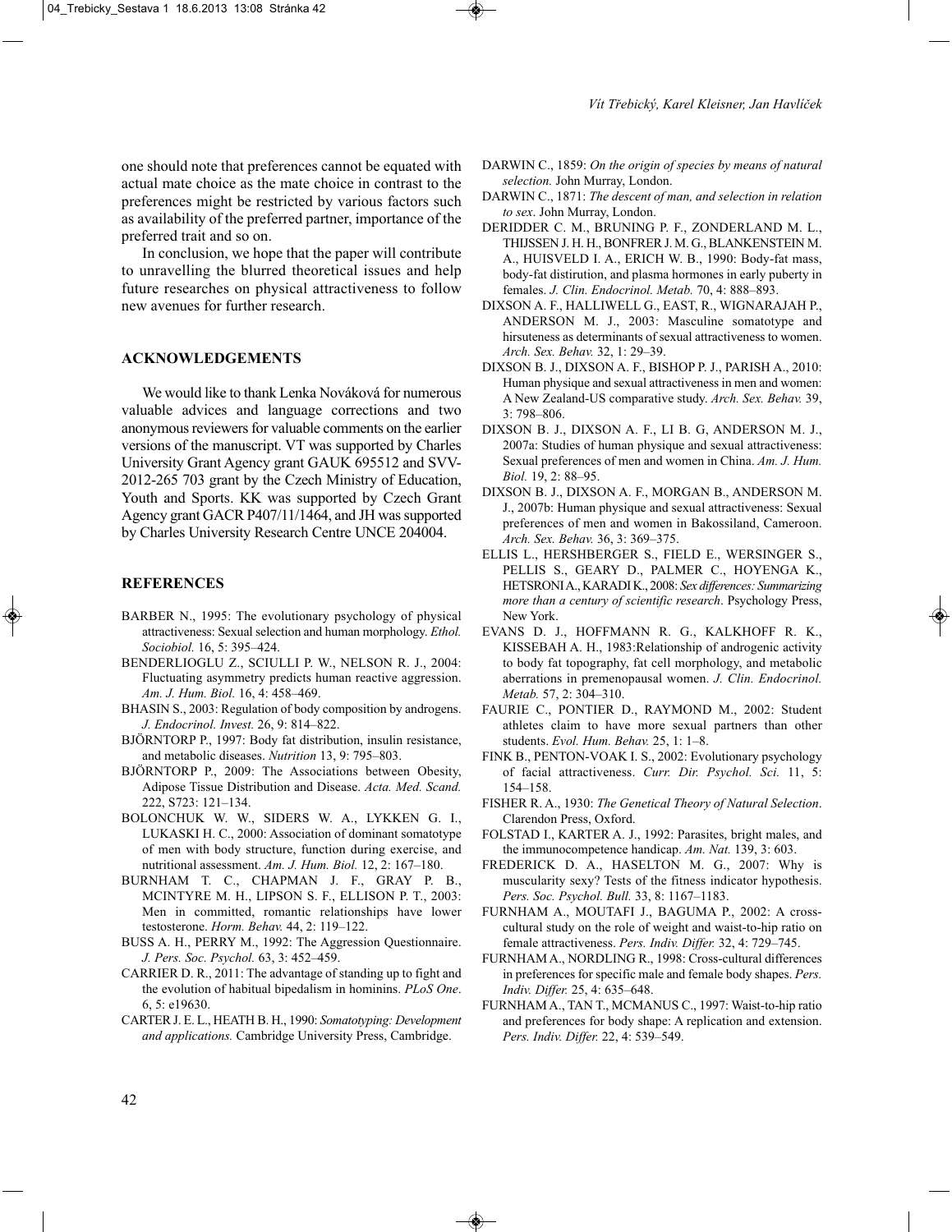- GALLUP A. C., WHITE D. D., GALLUP G. G., 2007: Handgrip strength predicts sexual behavior, body morphology, and aggression in male college students. *Evol. Hum. Behav.* 28, 6: 423–429.
- GANGESTAD S. W, SCHEYD G. J., 2005: The evolution of human physical attractiveness. *Annu. Rev. Anthropol.* 34, 1: 523–548.
- GANGESTAD S. W., GARVER-APGAR C. E., SIMPSON J. A., COUSINS A. J., 2007: Changes in women's mate preferences across the ovulatory cycle*. J. Pers. Soc. Psychol.* 92, 1: 151–163.
- GANGESTAD S. W., THORNHILL R., 1999: Individual differences in developmental precision and fluctuating asymmetry:Amodel and its implications. *J. Evol. Biol.* 12, 2: 402–416.
- GANGESTAD S. W., THORNHILL R., YEO R. A., 1994: Facial attractiveness, developmental stability, and fluctuating asymmetry. *Ethol. Sociobiol.* 15, 2: 73–85.
- GEARY D. C., 2005: Evolution of life-history trade-offs in mate attractiveness and health: comment on Weeden and Sabini (2005). *Psychol. Bull.* 131, 5: 654–657.
- GETTY T., 2002: Signaling health versus parasites. *Am. Nat.* 159, 4: 363–371.
- GRAMMER K., FINK B., MILLER A. P., THORNHILL R., 2003: Darwinian aesthetics: sexual selection and the biology of beauty. *Bio. Rev.* 78, 3: 385–407.
- GRAMMER K., FINK B., MØLLER A. P., MANNING J. T., 2005: Physical attractiveness and health: comment on Weeden and Sabini (2005). *Psychol. Bull.* 131, 5: 658–661.
- HAMILTON W., ZUK M., 1982: Heritable true fitness and bright birds: a role for parasites? *Science* 218, 4570: 384–387.
- HAN T. S., MORRISON C. E., LEAN M. E. J., 1999: Age and health indications assessed by silhouette photographs. *Eur. J. Clin. Nutr.* 53, 8: 606–611.
- HATFIELD E., ARONSON V., ABRAHAMS D., ROTTMAN L., 1966: The importance of physical attractiveness in dating behavior. *J. Pers. Soc. Psychol.* 4, 5: 508–516.
- HEDRICK P. W., 1994: Evolutionary Genetics of the Major Histocompatibility Complex. *Am. Nat.* 143, 6: 945.
- HENRICH J., HEINE S. J., NORENZAYAN A., 2010: Most people are not WEIRD. *Nature* 466, 7302: 29.
- HÖNEKOPP J., RUDOLPH U., BEIER L., LIEBERT A., MULLER C., 2007: Physical attractiveness of face and body as indicators of physical fitness in men. *Evol. Hum. Behav.* 28, 2: 106–111.
- HUGHES S. M., GALLUP G. G., 2003: Sex differences in morphological predictors of sexual behavior – Shoulder to hip and waist to hip ratios. *Evol. Hum. Behav.* 24, 3: 173–178.
- JONES B. C., LITTLE A. C., BOOTHROYD L., DEBRUINE L. M., FEINBERG D. R., SMITH M. J. L., CORNWELL R. E., MOORE F. R., PERRETT D. I., 2005: Commitment to relationships and preferences for femininity and apparent health in faces are strongest on days of the menstrual cycle when progesterone level is high. *Horm. Behav.* 48, 3: 283–90.
- JONES B. C., DEBRUINE L. M., PERRETT D. I., LITTLE A. C., FEINBERG D. R., SMITH M. J. L., 2008: Effects of menstrual cycle phase on face preferences. *Arch. Sex. Behav*. 37, 1: 78–84.
- JUDGE T. A., CABLE D. M., 2004: The effect of physical height on workplace success and income: Preliminary test of a theoretical model. *J. Appl. Psychol.* 89, 3: 428–441.
- KARTAVTSEV Y. F., 1990: Allozyme heterozygosity and morphological homeostasis in pink salmon oncorhynchusgorbuscha (pisces, salmonidae). *Genetika* 26, 8: 1399–1407.
- KATZMARZYK P. T., MALINA R. M., SONG T. M. K., BOUCHARD C., 1998: Somatotype and indicators of metabolic fitness in youth. *Am. J. Hum. Biol.* 10, 3: 341–350.
- KOKKO H., BROOKS R., JENNIONS M. D., MORLEY J., 2003: The evolution of mate choice and mating biases. *Proc. R. Soc. Lond. B* 270, 1515: 653–664.
- KOKKO H., JOHNSTONE R. A., 2002: Why is mutual mate choice not the norm? Operational sex ratios, sex roles and the evolution of sexually dimorphic and monomorphic signalling. *Philos. T. Roy. Soc. B.* 357, 1419: 319–330.
- LASSEK W. D., GAULIN S. J. C., 2009: Costs and benefits of fat-free muscle mass in men: relationship to mating success, dietary requirements, and native immunity. *Evol. Hum. Behav.* 30, 5: 322–328.
- LITTLE A. C., JONES B. C., DEBRUINE L. M., 2011: Facial attractiveness: evolutionary based research. *Philos. T. Roy. Soc. B.* 366, 1571: 1638–1659.
- LITTLE A. C., JONES B. C., BURRISS R. P., 2007: Preferences for masculinity in male bodies change across the menstrual cycle. *Horm. Behav*. 51, 5: 633–639.
- LITTLE A. C., JONES B. C., BURT D. M., PERRETT D. I., 2007: Preferences for symmetry in faces change across the menstrual cycle. *Biol. Psychol.* 76, 3: 209–216.
- LITTLE A. C., JONES B. C., DEBRUINE L. M., 2008: Preferences for variation in masculinity in real male faces change across the menstrual cycle: Women prefer more masculine faces when they are more fertile. *Pers. Indiv. Differ.* 45, 6: 478–482.
- LIVSHITS G., SMOUSE P. E., 1993: Relationship between fluctuating asymmetry, morphological modality and heterozygosity in an elderly Israeli population. *Genetica* 89, 1–3: 155–166.
- LYNCH S. M., ZELLNER D. A., 1999: Figure preferences in two generations of men: The use of figure drawings illustrating differences in muscle mass*. Sex. Roles* 40, 9–10: 833–843.
- MALINA R. M., KATZMARZYK P. T., SONG T. M. K., THERIAULT G., BOUCHARD C., 1997: Somatotype and cardiovascular risk factors in healthy adults. *Am. J. Hum. Biol.* 9, 1: 11–19.
- MANNING J. T., KOURKOURAKIS K., BRODIE D. A., 1997: Fluctuating asymmetry, metabolic rate and sexual selection in human males. *Evol. Hum. Behav.* 18, 1: 15–21.
- MCCLELLAND E. E., PENN D. J., POTTS W. K., 2003: Major histocompatibility complex heterozygote superiority during coinfection. *Infect. Immun*. 71, 4: 2079–2086.
- MITTON J. B., SCHUSTER W. S. F., COTHRAN E. G., DE FRIES J. C., 1993: Correlation between the individual heterozygosity of parents and their offspring. *Heredity* 71, 1: 59–63.
- MITTON J., 1984: Associations among protein heterozygosity, growth rate, and developmental homeostasis. *Annu. Rev. Ecol. Syst.* 15, 1: 479–499.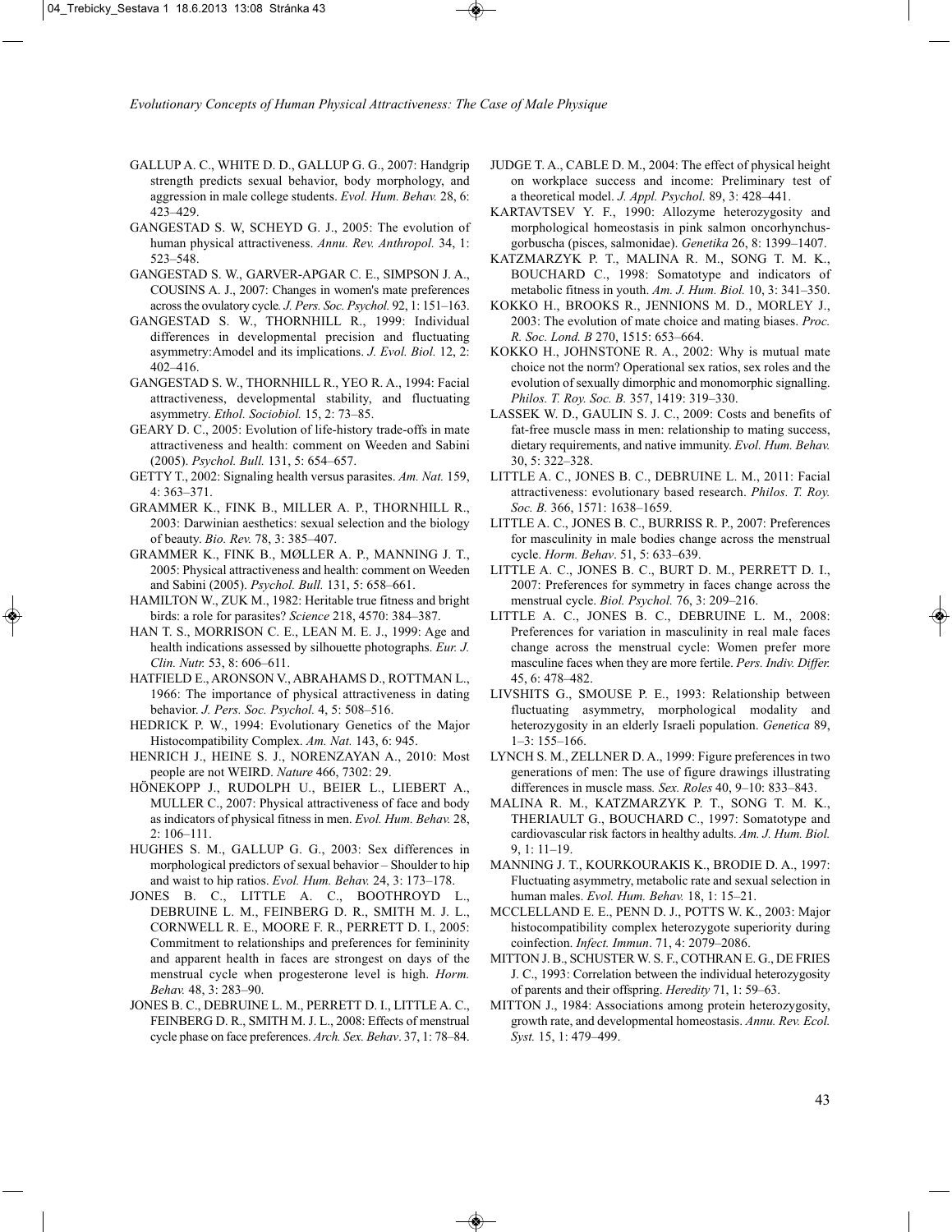- MØLLER A. P., 2006: A review of developmental instability, parasitism and disease. Infection, genetics and evolution. *Infect. Genet. Evol*. 6, 2: 133–140.
- MØLLER A. P., SWADDLE J. P., 1997: *Asymmetry, developmental stability, and evolution.* Oxford University Press, Oxford.
- NETTLE D., 2002: Height and reproductive success in a cohort of British men. *Hum. Nature – Int. Bios.* 13, 4: 473–491.
- PARK J. H., FAULKNER J., SCHALLER M., 2003: Evolved disease-avoidance processes and contemporary anti-social behavior: Prejudicial attitudes and avoidance of people with physical disabilities. *J. Nonverbal. Behav.* 27, 2: 65–87.
- PARSONS P. A., 1990: Fluctuating Asymmetry An epigenetic measure of stress. *Biol. Rev. Camb. Philos.* 65, 2: 131–145.
- PAWŁOWSKI B., 2003: Variable preferences for sexual dimorphism in height as a strategy for increasing the pool of potential partners in humans. *Proc. R. Soc. Lond. B* 270, 1516: 709–712.
- PAWŁOWSKI B., DUNBAR R. I. M., LIPOWICZ A., 2000: Tall men have more reproductive success. *Nature* 403, 6766: 156.
- PAWŁOWSKI B., JASIENSKA G., 2005: Women's preferences for sexual dimorphism in height depend on menstrual cycle phase and expected duration of relationship. *Biol. Psychol.* 70, 1: 38–43.
- PAWŁOWSKI B., KOZIEŁ S., 2002: The impact of traits offered in personal advertisements on response rates. *Evol. Hum. Behav*. 23, 2: 139–149.
- PENTON-VOAK I. S., PERRETT D. I., CASTLES D. L., KOBAYASHI T., BURT D. M., MURRAY L. K., MINAMISAWA R., 1999: Menstrual cycle alters face preference. *Nature* 399, 6738: 741–742.
- PETERS M., SIMMONS L. W., RHODES G., 2009: Preferences across the menstrual cycle for masculinity and symmetry in photographs of male faces and bodies. *PLoS One*. 4, 1: e4138.
- PROVOST M. P., TROJE N. F., QUINSEY V. L., 2008: Shortterm mating strategies and attraction to masculinity in point-light walkers. *Evol. Hum. Behav.* 29, 1: 65–69.
- PUTS D. A., 2010: Beauty and the beast: mechanisms of sexual selection in humans. *Evol. Hum. Behav.* 31, 3: 157–175.
- PUTS D. A., GAULIN S. J. C., VERDOLINI K., 2006: Dominance and the evolution of sexual dimorphism in human voice pitch. *Evol. Hum. Behav.* 27, 4: 283−296.
- RANTALA M. J., MOORE F. R., SKRINDA I., KRAMA T., KIVLENIECE I., KECKO S., KRAMS I., 2012: Evidence for the stress-linked immunocompetence handicap hypothesis in humans. *Nat. Commun.* 3: 694.
- ROBERTS M. L., BUCHANAN K. L., EVANS M. R., 2004: Testing the immunocompetence handicap hypothesis: a review of the evidence. *Anim. Behav.* 68, 2: 227–239.
- ROBERTS S. C., LITTLE A. C., 2008: Good genes, complementary genes and human mate preferences. *Genetica* 132, 3: 309–321.
- ROFF D. A., 1992: *The evolution of life histories*. Chapman and Hall, New York.
- SALSKA I., FREDERICK D. A., PAWŁOWSKI B., REILLY A. H., LAIRD K. T., RUDD N. A., 2008: Conditional mate preferences: Factors influencing preferences for height. *Pers. Indiv. Differ.* 44, 1: 203–215.
- SEAR R., 2010: Height and reproductive success: is bigger always better? In: U. Frey, Ch. Stoermer, K. Willfuehr (Eds.): *Homo novus: A human without illusions*. Pp. 127–143. Springer, New York.
- SEAR R., MARLOWE F. W., 2009: How universal are human mate choices? Size does not matter when Hadza foragers are choosing a mate. *Biol. Letters* 5, 5: 606–609.
- SELL A., COSMIDES L., TOOBY J., SZNYCER D., VON RUEDEN C., GURVEN M., 2009: Human adaptations for the visual assessment of strength and fighting ability from the body and face. *Proc. R. Soc. Lond. B* 276, 1656: 575–584.
- SHACKELFORD T. K., LARSEN R. J., 1997: Facial asymmetry as an indicator of psychological, emotional, and physiological distress. *J. Pers. Soc. Psychol.* 72, 2: 456–466.
- SILVENTOINEN K., KAPRIO J., LAHELMA E., VIKEN R. J., ROSE R. J., 2001: Sex differences in genetic and environmental factors contributing to body-height. *Twin. Res.* 4, 1: 25–29.
- SILVENTOINEN K., LAHELMA E., RAHKONEN O., 1999: Social background, adult body-height and health. *Int. J. Epidemiol.* 28, 5: 911–918.
- SINGH D., 1995: Female judgement of male attractiveness and desirability for relationships: Role of waist-to-hin ratio. *J. Pers. Soc. Psychol.* 69, 6: 1089–1101.
- SOROKOWSKI P., BUTOVSKAYA M. L., 2012: Height preferences in humans may not be universal: evidence from the Datoga people of Tanzania. *Body Image* 9, 4: 510–516.
- SOROKOWSKI P., PAWŁOWSKI B., 2008: Adaptive preferences for leg length in a potential partner. *Evol. Hum. Behav.* 29, 2: 86–91.
- SOROKOWSKI P., SOROKOWSKA A., FINK B., MBERIRA M., 2011: Variable preferences for sexual dimorphism in stature (SDS) might not be universal: Data from a semi-nomad population (Himba) in Namibia. *J. Cross. Cult. Psychol.* 43, 1: 32–37.
- STULP G., BUUNK A. P., VERHULST S., 2012: *You can't always get what you want: mutual mate choice results in couples where preferences of neither sex are optimally* satisfied. 7<sup>th</sup> Annual Conference of European Human Behaviour and Evolution Association. Durham.
- STULP G., POLLET T. V., VERHULST S., BUUNK A. P., 2012: A curvilinear effect of height on reproductive success in human males*. Behav. Ecol. Sociobiol.* 66, 3: 375–384.
- SWADDLE J. P., CUTHILL I. C., 1995: Asymmetry and human facial attractiveness – symmetry may not always be beautiful. *Proc. R. Soc. Lond. B* 261, 1360: 111–116.
- SWAMI V., ANTONAKOPOULOS N., TOVÉE M. J., FURNHAM A., 2006: A critical test of the waist-to-hip ratio hypothesis of women's physical attractiveness in Britain and Greece. *Sex Roles* 54, 3–4: 201–211.
- SWAMI V., FURNHAM A., BALAKUMAR N., WILLIAMS C., CANAWAY K., STAINSTREET D., 2008: Factors influencing preferences for height: A replication and extension. *Pers. Indiv. Differ.* 45, 5: 395–400.
- SWAMI V., TOVEÉ M. J., 2005: Male physical attractiveness in Britain and Malaysia: A cross-cultural study. *Body Image* 2, 4: 383–393.